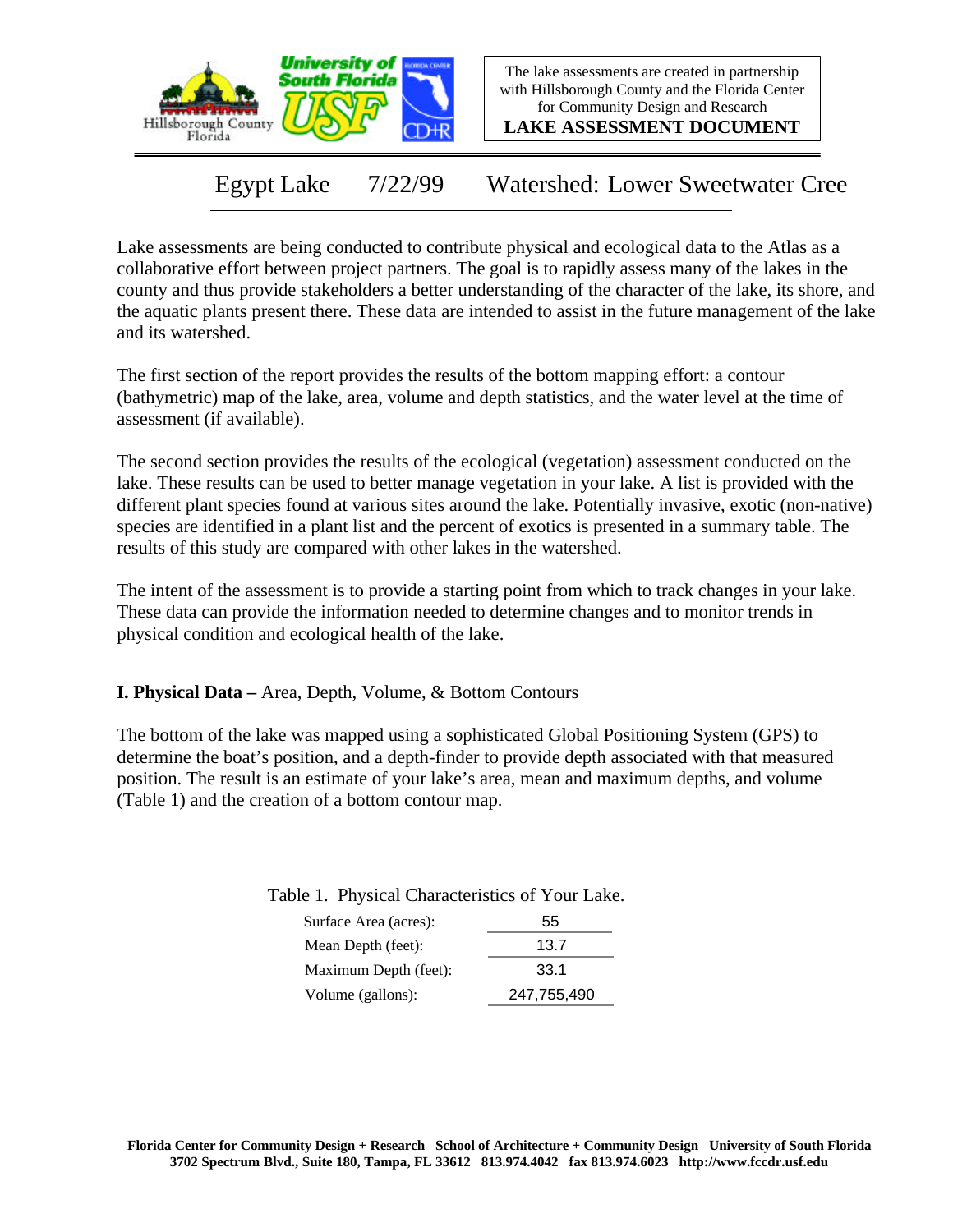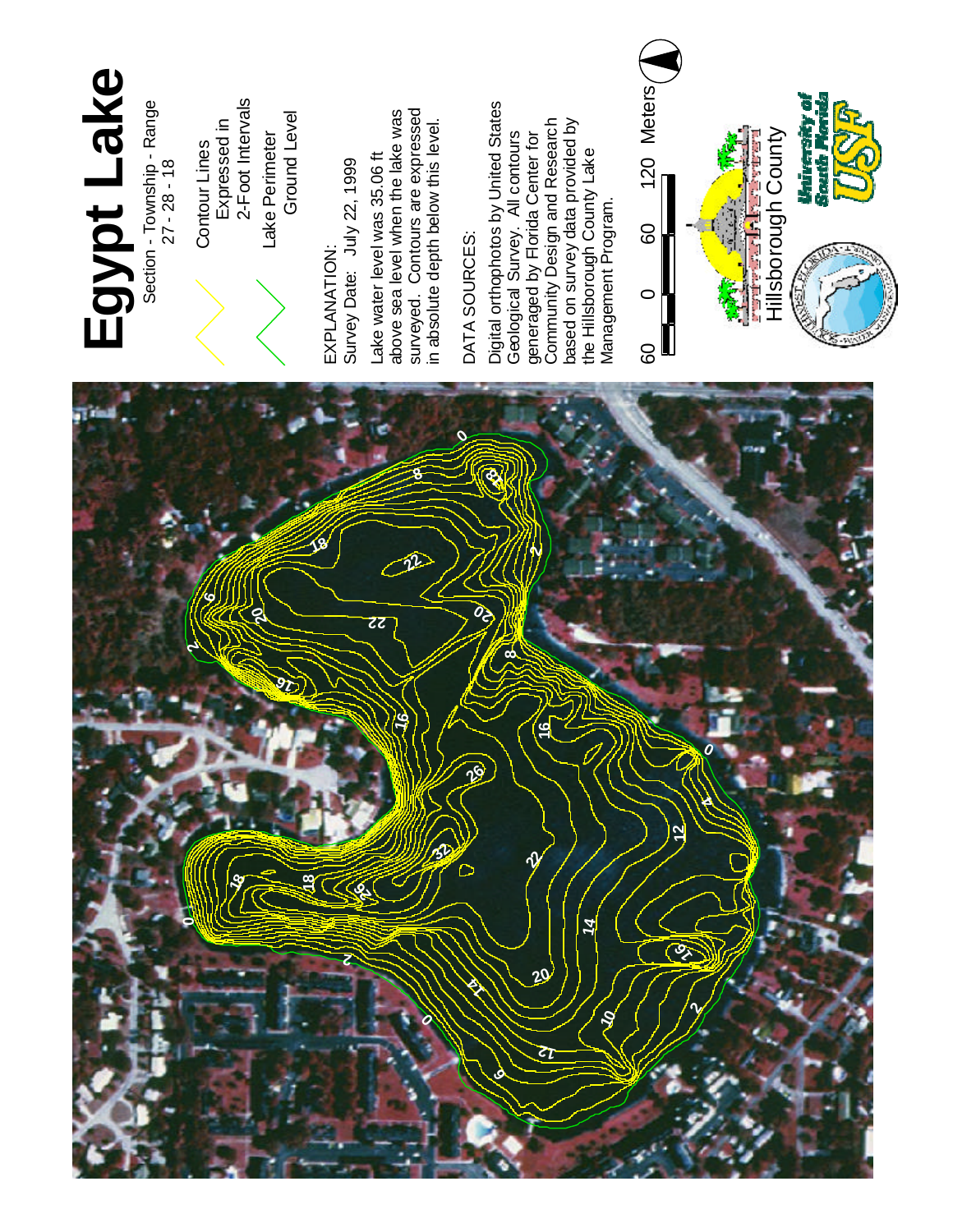

**LAKE ASSESSMENT DOCUMENT**

Egypt Lake 7/22/99 Watershed: Lower Sweetwater Cree

## **II. Ecological Data**

Aquatic Plant Survey

Approximately equispaced sites are haphazardly mapped around the lake and the aquatic plants at each site are surveyed. The total number of species from all sites is used to approximate the total diversity of aquatic plants and the percent of invasive-exotic plants on the lake and in the watershed (Table 2). Many of these plants are considered ecologically harmful, as they tend to out-compete native species. Such "nuisance" plants can also make boating and other recreational activities difficult or impossible. The common and scientific names of plant species found on your lake are listed in Table 3.

> Table 2. Comparison of species diversity between your lake and other assessed lakes located within your watershed.

|                        |     | Egypt Lake Lower Sweetwater Creek |
|------------------------|-----|-----------------------------------|
|                        |     | (Average)                         |
| Number of Taxa:        | 38  | 38                                |
| Percent Exotic Plants: | 13% | 13%                               |

Table 3. Botanical and common names of the most commonly found plants on your lake. Percent frequency (of occurence), habit (location where found), status (native or exotic), and EPPC status are provided.

| Common Name                                | $\mathfrak{u}$ . provided.<br><b>Plant Species</b> | Frequency | Habit     | <b>Status</b> | <b>EPPC</b> |
|--------------------------------------------|----------------------------------------------------|-----------|-----------|---------------|-------------|
| Water Primroses, Primrosewillow            | Ludwigia spp.                                      | 100%      | Emergent  | Unknown       | <b>NL</b>   |
| Southern Red Maple                         | Acer rubrum var. trilobum                          | 91%       | Emergent  | Native        | NL.         |
| Common Bacopa, Herb-Of-Grace               | Bacopa monnieri                                    | 91%       | Submersed | Native        | NL.         |
| Manyflower Marshpennywort, Water Penny     | Hydrocotyl umbellata                               | 91%       | Emergent  | Native        | NL          |
| Willow                                     | Salix spp.                                         | 73%       | Emergent  | Native        | NL.         |
| <b>Fragrant Flatsedge</b>                  | Cyperus odoratus                                   | 64%       | Emergent  | Native        | NL.         |
| Sedge                                      | Cyperus spp.                                       | 64%       | Emergent  | Unknown       | NL.         |
| Roadgrass, Spikerushes                     | Eleocharis spp.                                    | 55%       | Emergent  | Native        | NL.         |
| Torpedo Grass                              | Panicum repens                                     | 55%       | Emergent  | Exotic        |             |
| Creeping Oxeye                             | Sphagneticola (Wedelia) trilobata                  | 55%       | Emergent  | Exotic        | Ш           |
| Dayflower                                  | Commelina diffusa                                  | 36%       | Emergent  | Exotic        | <b>NL</b>   |
| Rush Fuirena                               | Fuirena spp.                                       | 36%       | Emergent  | Native        | NL.         |
| Smartweed, Knotweed                        | Polygonum spp.                                     | 36%       | Emergent  | Native        | NL.         |
| <b>Climbing Hempvine</b>                   | Mikania scandens                                   | 27%       | Emergent  | Native        | NL.         |
| Frog-fruit, Carpetweed, Turkey Tangle Fogf | Phyla nodiflora                                    | 27%       | Emergent  | Native        | NL          |
| <b>Brazilian Pepper</b>                    | Schinus terebinthifolius                           | 27%       | Emergent  | Exotic        |             |

Florida Center for Community Design + Research School of Architecture + Community Design University of South Florida 3702 Spectrum Blvd., Suite 180, Tampa, FL 33612 813.974.4042 fax 813.974.6023 http://www.fccdr.usf.edu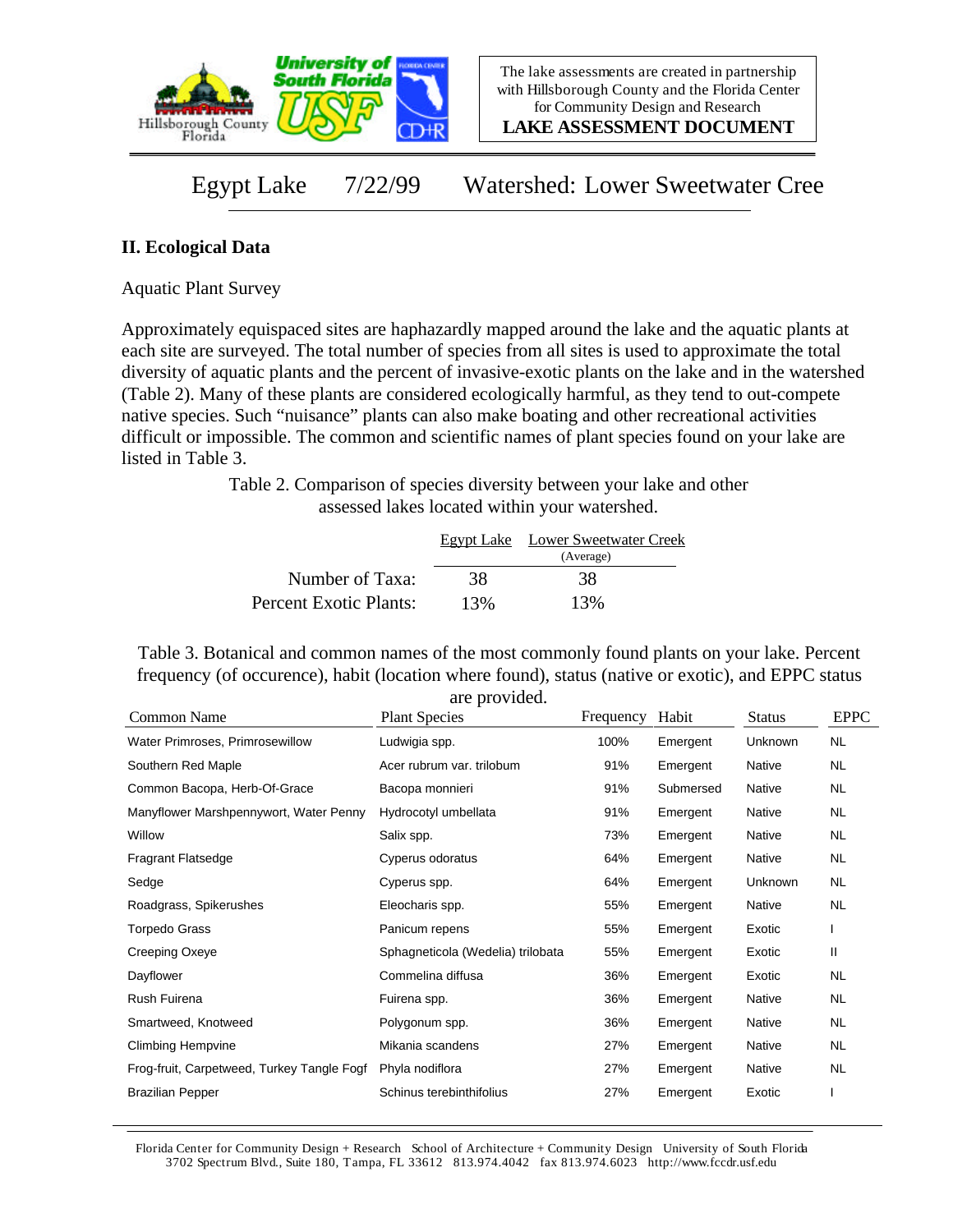## Egypt Lake 7/22/99 Watershed: Lower Sweetwater Cree

| Asian Pennywort, Coinwort, Spadeleaf | Centella asiatica          | 18% | Emergent    | Native        | <b>NL</b> |
|--------------------------------------|----------------------------|-----|-------------|---------------|-----------|
| Wax Myrtle                           | Myrica cerifera            | 18% | Emergent    | Native        | NL.       |
| Popcorn Tree, Chinese Tallow Tree    | Sapium sebiferum           | 18% | Emergent    | Exotic        |           |
| Cattails                             | Typha spp.                 | 18% | Emergent    | Native        | NL.       |
| Pigweed, Water Hemp                  | Amaranthus australis       | 9%  | Emergent    | Native        | NL.       |
| White Beggar-ticks, Romerillo        | Bidens alba                | 9%  | Terrestrial | Native        | <b>NL</b> |
| Bog Hemp, False Nettle               | Boehmeria cylindrica       | 9%  | Emergent    | Native        | <b>NL</b> |
| Sedge                                | Carex spp.                 | 9%  | Emergent    | Unknown       |           |
| Common Buttonbush                    | Cephalanthus occidentalis  | 9%  | Emergent    | <b>Native</b> | <b>NL</b> |
| Jamaica Swamp Saw Grass              | Cladium jamaicense         | 9%  | Emergent    | <b>Native</b> | <b>NL</b> |
| Southern Wood Fern                   | Dryopteris Iudoviciana     | 9%  | Emergent    | Native        | <b>NL</b> |
| Baldwin's Spikerush, Roadgrass       | Eleocharis baldwinii       | 9%  | Submersed   | <b>Native</b> | <b>NL</b> |
| Hatpins, Pipeworts                   | Eriocaulon spp.            | 9%  | Emergent    | <b>Native</b> | <b>NL</b> |
| Fourpetal St. John's-Wort            | Hypericum tetrapetalum     | 9%  | Emergent    | Native        | <b>NL</b> |
| Soft Rush                            | Juncus effusus var solutus | 9%  | Emergent    | Native        | <b>NL</b> |
| Spatterdock, Yellow Pondlily         | Nuphar lutea var. advena   | 9%  | Floating    | <b>Native</b> | <b>NL</b> |
| Maidencane                           | Panicum hemitomon          | 9%  | Emergent    | Native        | <b>NL</b> |
| Marsh Fleabane, Camphorweed          | Pluchea spp.               | 9%  | Emergent    | Native        | NL.       |
| Laurel Oak; Diamond Oak              | Quercus laurifolia         | 9%  | Emergent    | Native        | <b>NL</b> |
| Elderberry                           | Sambucus canadensis        | 9%  | Emergent    | Native        | <b>NL</b> |
| Giant Bulrush                        | Scirpus californicus       | 9%  | Emergent    | Native        | NL        |
| Cypress                              | Taxodium spp.              | 9%  | Emergent    | Native        | NL.       |
|                                      |                            |     |             |               |           |